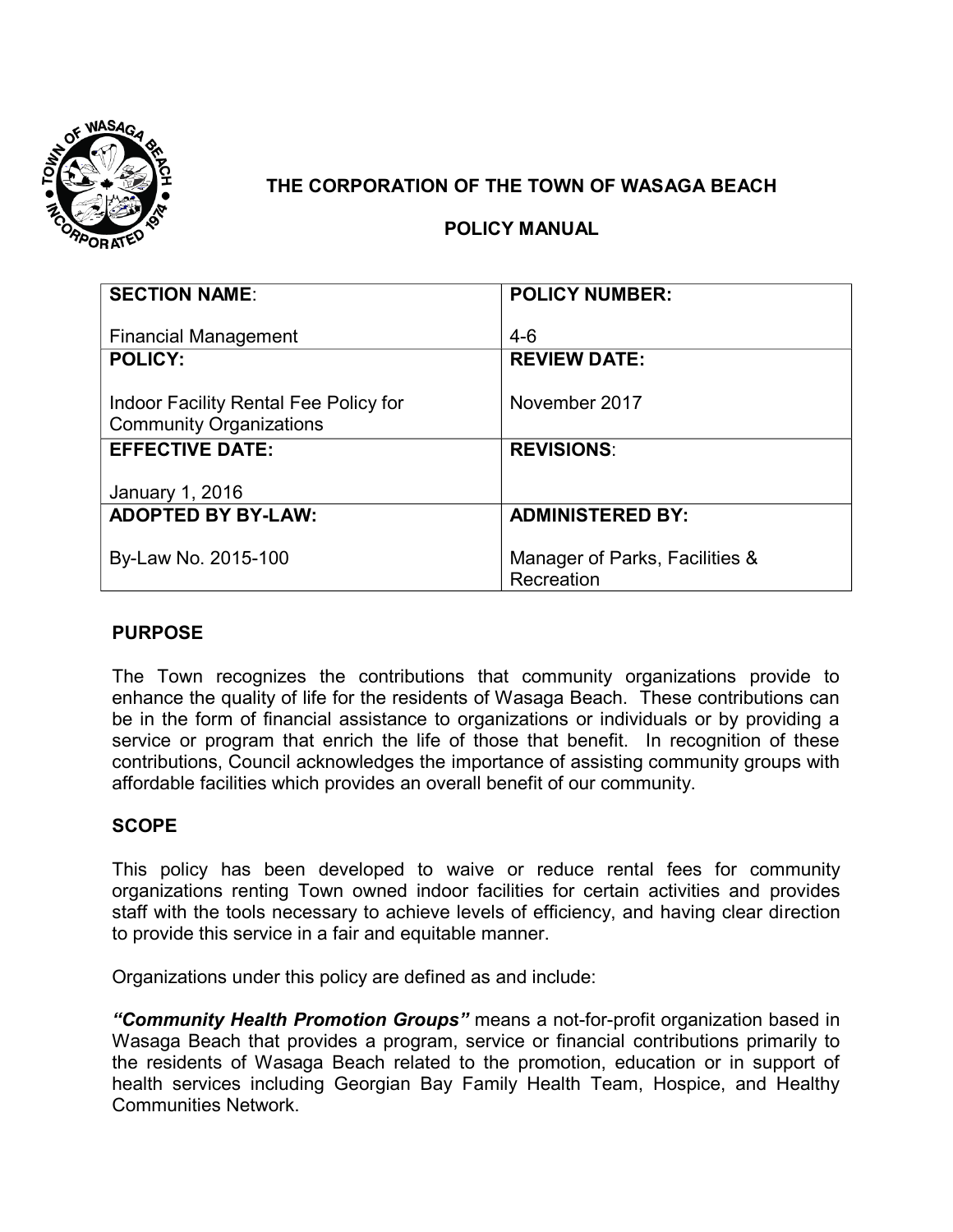*"Community Organization"* means a not-for-profit organization based in Wasaga Beach that provides a program, service or financial contributions primarily to the residents of Wasaga Beach on a cost recovery basis. Organizations providing benefits to their members only via membership fees are excluded from this policy (eg. Special Interest Groups, Business Associations or Political Groups).

*"Fundraising Activities"* means 75% of the funds raised must stay within Wasaga Beach and/or provide direct benefit individuals/organizations within Wasaga Beach. Confirmation of the distribution of fundraised dollars is required at the time of booking with documentation on the disbursement of funds required within 30 days following the event. Excludes fundraising activities conducted under a license under the Alcohol and Gaming Commission of Ontario (AGCO).

*"Rental Fees"* means all Town fees associated with the rental of a facility inclusive of set up but excluding externally regulated fees collected by the Town such as SOCAN, Special Occasion Permits and Insurance.

*"Senior or Youth Organization"* means a not-for-profit organization based in Wasaga Beach that provides a program, service or financial contributions primarily to senior or youth residents of Wasaga Beach on a cost recovery basis and includes senior and youth organizations, including Probus Clubs, minor sports and schools.

*"Service Clubs"* means a voluntary not-for-profit organization based in Wasaga Beach where members meet regularly to perform charitable works either by direct hands-on efforts or by raising money for other organizations. A service club is defined firstly by its service mission and secondly its membership benefits, such as social occasions, networking, and personal growth opportunities that encourage involvement. Service Clubs includes Lions, Kinettes, Rotary, Kinsmen and Knights of Columbus.

*"Special/Community Events"* means an event hosted by a not-for-profit organization based in Wasaga Beach that provides a program, service or financial contributions primarily to the residents of Wasaga Beach and has been designated a special/community event by the General Government Committee and is free for the public to attend.

**"Weekdays"** means a rental period from Monday to Friday until 5:00 p.m.

**"Weekends"** means a rental period from Friday after 5:00 p.m. to Sunday.

### **POLICY**

Under the Town's Fees and Charges By-law, the Town charges fees for the use of Town indoor facilities. These fees are based on recovering the facility operating costs and include set-up/take-down and staff time where applicable.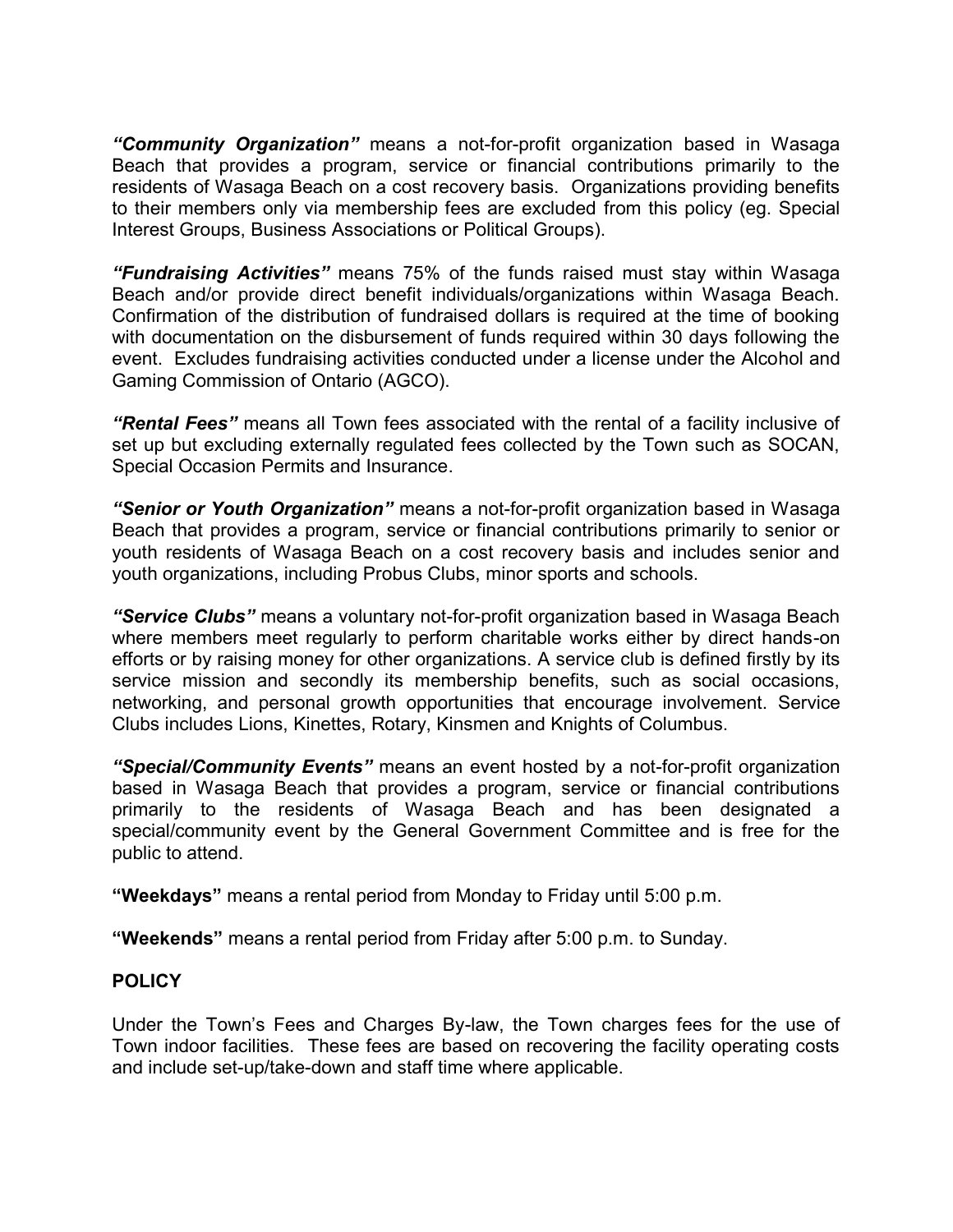| community organizations as outlined below:                                                                                                                                        |            |     |
|-----------------------------------------------------------------------------------------------------------------------------------------------------------------------------------|------------|-----|
| <b>Community Organizations - General Activities</b><br>(eg. meetings, conferences for Service Clubs, Non-profits)<br>Weekdays<br>Weekends                                         | 75%<br>25% |     |
| Service Club - Meetings (weekday, 4 hr max)<br>(regular membership meetings, excludes annual meetings and conferences)                                                            |            | 85% |
| <b>Reoccurring AGCO Regulated Fundraising</b><br>(Bingos)                                                                                                                         |            | 30% |
| <b>Community Organizations/Service Clubs - Fundraising Activities</b><br>(eg. Charity dinner, silent auctions)<br>• Weekdays<br>• Weekends                                        | 75%<br>25% |     |
| <b>Community Health Promotion Groups (free public participation)</b><br>(eg. Flu Shot clinics, Health Unit)                                                                       |            | 75% |
| Senior or Youth Organizations (weekday, 4 hr max)<br>(eg. Schools, Minor/Senior Sports, Girl Guides, Scouts, Big Brothers/Sisters,<br>Air/Sea Cadets)<br>• Weekdays<br>• Weekends | 85%<br>25% |     |
| <b>Special/Community Events</b><br>المقاطرين ومطارعته وممتعد وبالمسامعات                                                                                                          |            | 50% |

The following fee reductions/waivers of Town facility rental fees shall be applied for

(Free admission for the public)

The Town reserves the right to request additional information and/or confirmation of the organizations community status to ensure compliance with this policy.

Regardless of any and all fee reductions/waivers, all organizations are subject to all Town policies and procedures for all facilities and parks including insurance coverage, alcohol risk management, etc.

The organization can not apply for a Special event or Grant Program funding (i.e. in kind donation) to further offset rental fees for the same event/activity that has already received a reduced/waived rental fee and must declare all previous fee reductions/waivers within the program application.

### **POLICY ADMINISTRATION AND REVIEW**

This policy shall be administered by the Manager of Parks, Facilities & Recreation. The